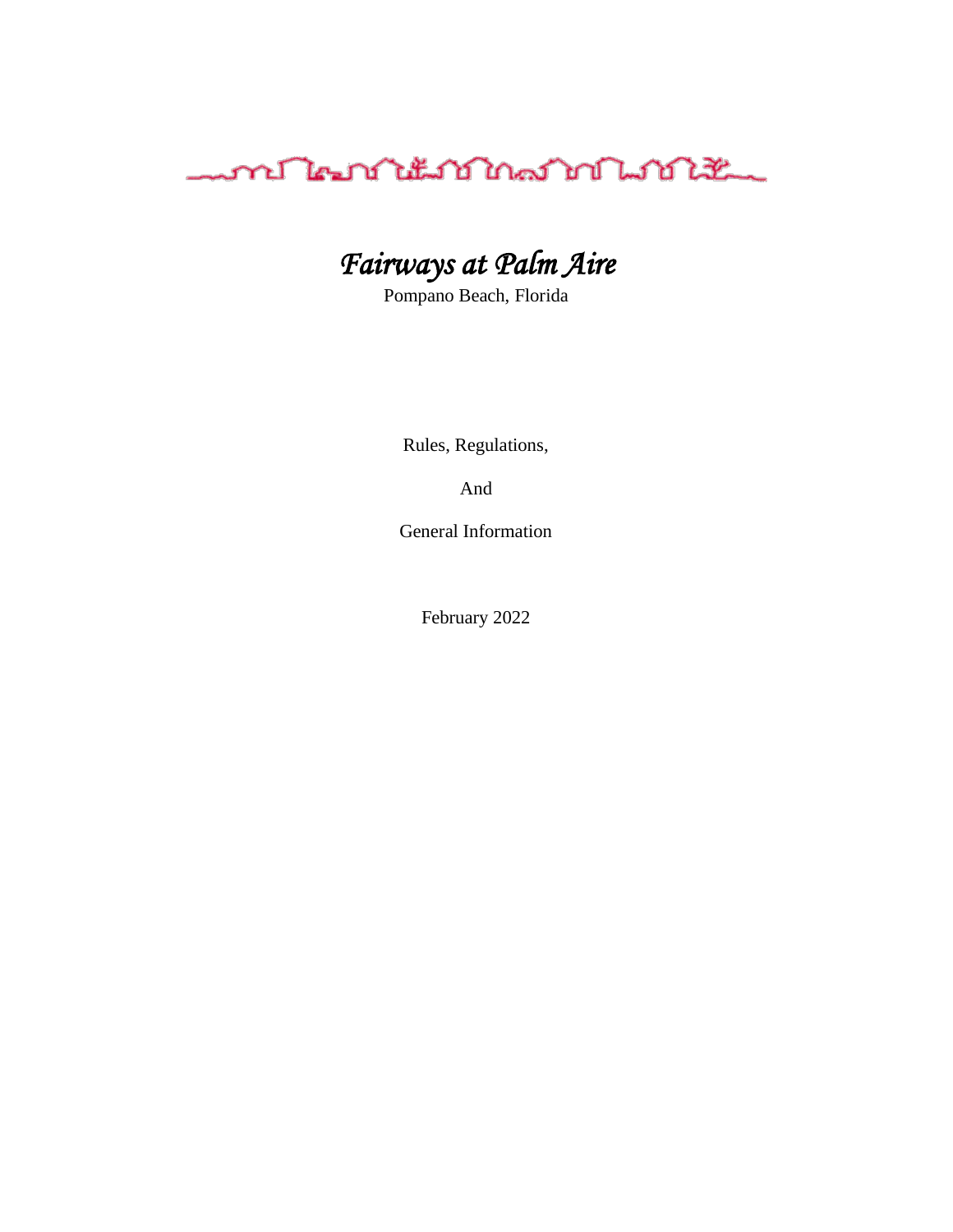#### *IMPORTANT PHONE NUMBERS*

| <b>EMERGENCY (MEDICAL, FIRE, POLICE):</b>              |              | 911          |  |  |
|--------------------------------------------------------|--------------|--------------|--|--|
| <b>BROWARD SHERIFF (NON EMERGENCY):</b>                |              | 954-764-4357 |  |  |
| <b>DST PROPERTTY MANAGEMENT OFFICE:</b>                |              | 954-933-2353 |  |  |
| <b>FAIRWAYS AT PALM AIRE OWNERS' ASSOCIATION BOARD</b> |              |              |  |  |
| President - Jason Bates #512:                          | 954-816-3108 |              |  |  |
| Vice President - Shelly Morrison #544:                 | 954-971-3009 |              |  |  |
| Secretary - Oscar Morales                              | 954-696-5819 |              |  |  |
| Treasurer-Nancy Watson #505                            | 954-439-3006 |              |  |  |
| Director - Freddy Meyer #684:                          | 954-401-5192 |              |  |  |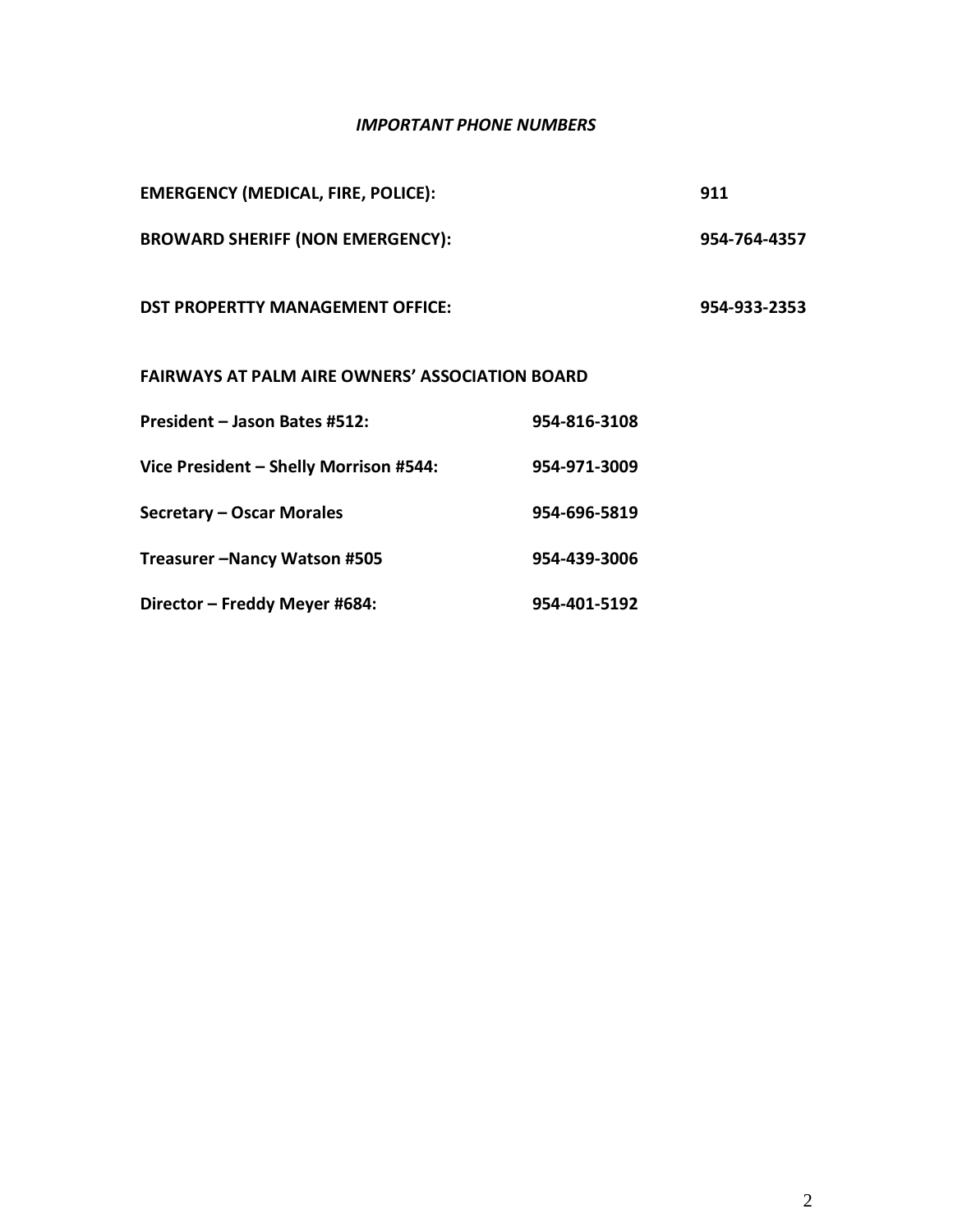#### *FOREWORD*

#### *WELCOME TO LUXURIOUS LIVING OF FAIRWAYS AT PALM AIRE*

This book of **Rules, Regulations, and General Information** has been developed by your Association to aid you in maintaining the basic objectives of luxurious living and preserving the values of our property. These Rules and Regulations are based on the laws established by Florida Statues as well as in accord with the Declaration of Covenants and Restrictions of The Fairways of Palm-Aire Inc. that you agreed to abide by when you purchased your property in Fairview Pointe. The Board of Directors is charged with the responsibility of enforcing these covenants and restrictions. Your cooperation and submission to the following pages will not only aid the board in fulfilling its duties, but also assist in controlling the costs of enforcing these covenants and restrictions and ensure our community remains in the pristine condition you all expect.

The Rules and Regulations that follow shall be deemed in effect until amended as provided by the laws of the Association and shall apply to and be binding upon all owners.

The owners shall at all times obey said rules and regulations and shall see that they are obeyed by their families, guests, and persons for whom they are responsible and exercise control and supervision.

Violation of these rules and regulations may subject the violator to any and all remedies available to the Board of Directors and other unit owners pursuant to the terms of the Declaration of Covenants and Bylaws of the Association, and may include penalties and/or fines determined by the Board of Directors.

The Board of Directors may, from time to time, adopt new rules and regulations or amend and/or repeal previously adopted rules and regulations. Any waivers, consents, or approvals given under these Rules and Regulations by the Board of Directors shall be revocable at any time and shall not be considered as a waiver, consent or approval for any other purpose other than that which it is identified at the time of the giving of such waiver, consent, or approval.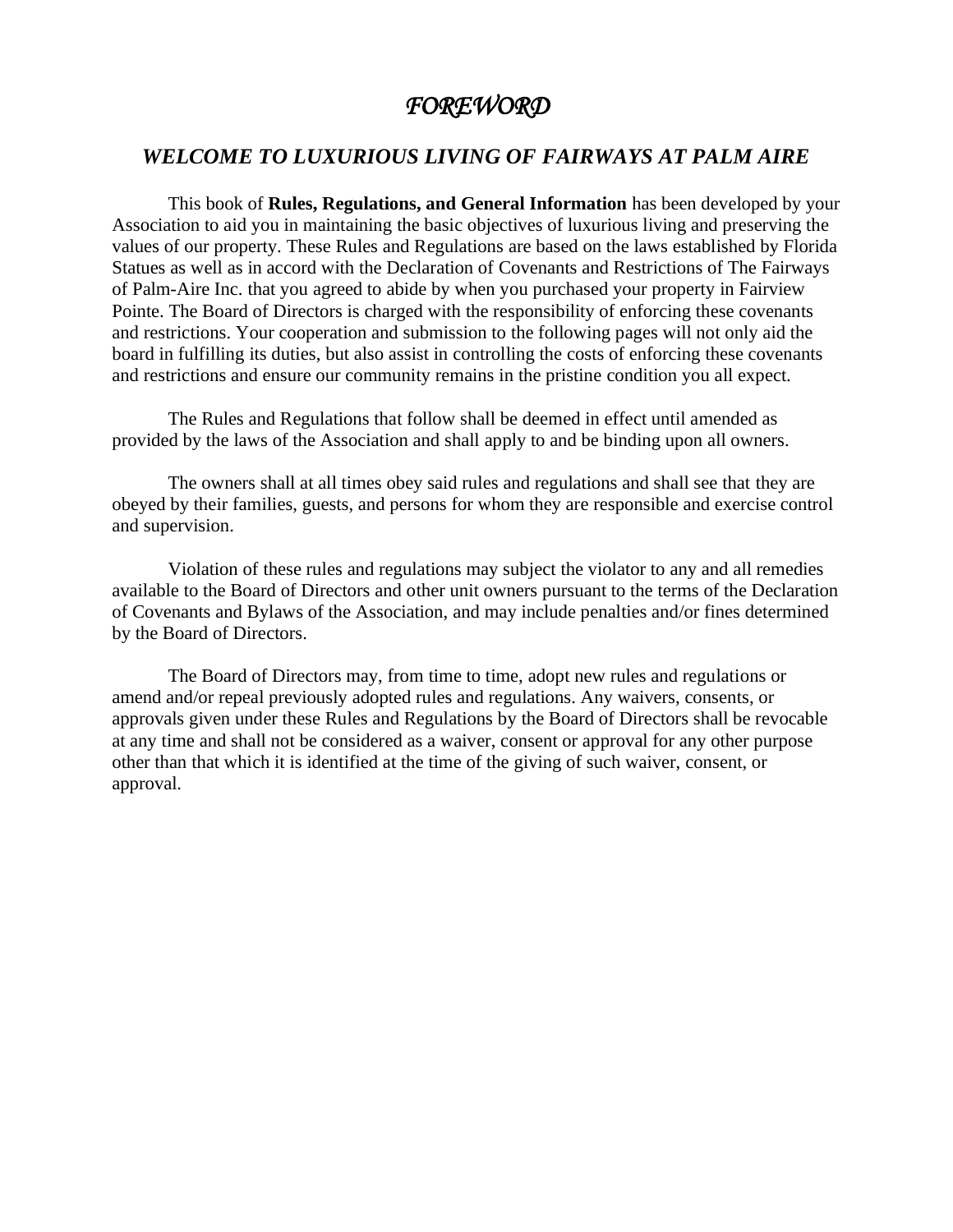# *TABLE OF CONTENTS*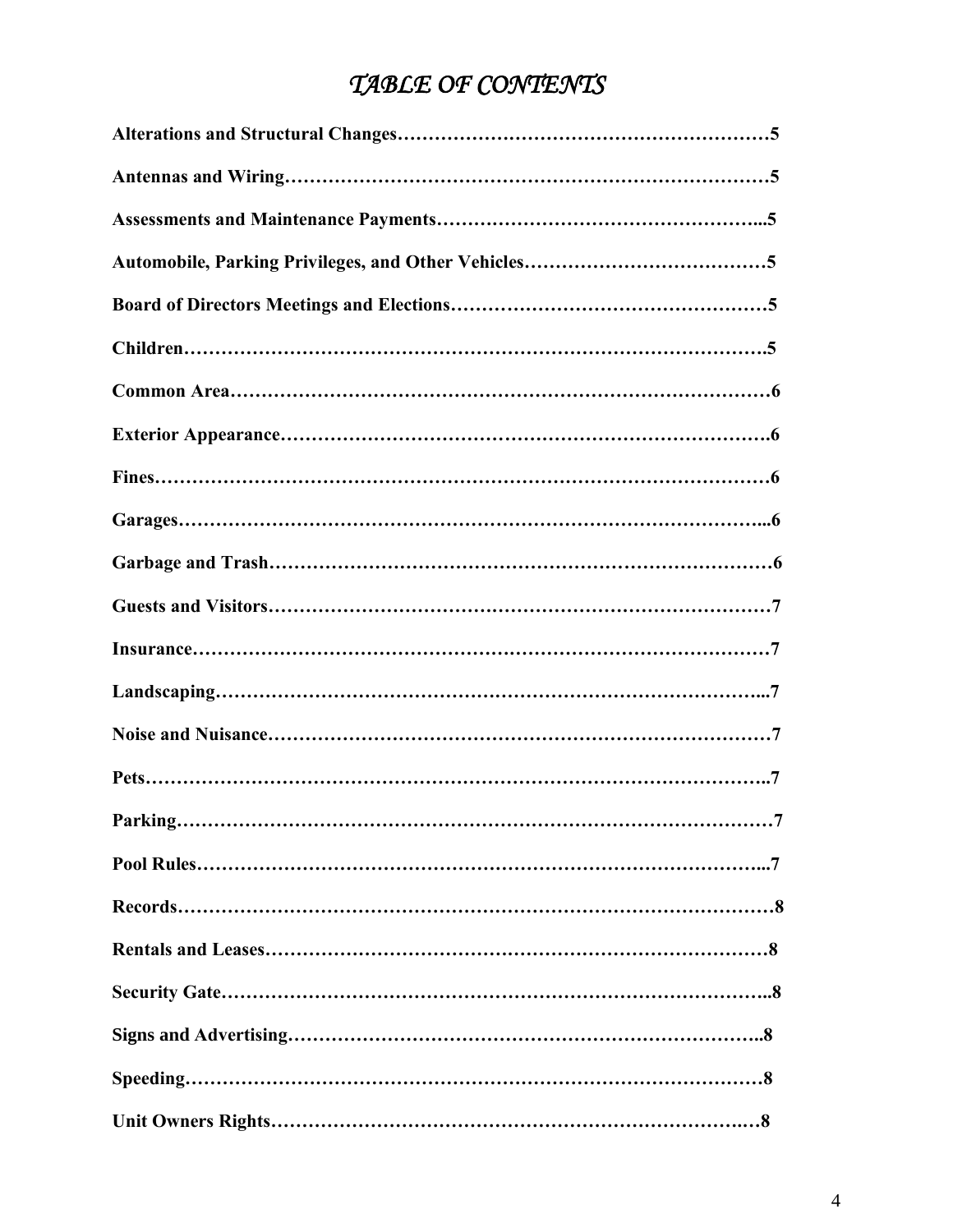#### **Alterations and Structural Changes**

No unit owner shall make any alteration or addition to the common elements, the exterior of his unit, or any structural modification to his unit, including any pool and/or patio area without the prior written consent of the Board of Directors via the Architectural Request Form.

# **Antennas and Wiring**

Owners may install small satellite dishes not to exceed 18", subject to approval of the antenna placement by the Board of Directors. The City of Pompano must approve the installation of the satellite dish. The approval is not grandfathered.

#### **Assessments and Maintenance Payments**

Monthly maintenance payments are due and payable on the first day each month. Payments received after the  $10<sup>th</sup>$  of the month will incur a late charge 4% of the monies due. After thirty (30) days, the issue will be turned over to the Association attorney and an additional charge will be incurred. A certified letter will be sent to the homeowner and that resident will have 45 days to pay. After this date, lien proceedings will be instituted against the unit owner, and foreclosure may follow, as provided in the association documents.

#### **Automobile, Parking Privileges, and Other Vehicles**

No on street parking is allowed.

Owners must park their vehicles in their own garage or driveway.

Parking or storing of trucks, commercial vehicles, buses, campers, recreational vehicles, motor homes, motorcycles, boats or trailers of any kind are prohibited in any of the guest parking spots. Vehicles with expired tags or no tags, vehicles not owned or registered to a owner, and vehicles that cannot operate under their own power, or appear to be abandoned are prohibited. Owners are not allowed to park a commercial vehicle (as defined in 5.07 of the Declaration of Covenants and Restrictions) for which they operate primarily for business, or which from viewing the exterior of the vehicle or any portion thereof show or trend to show any commercial markings, signs, displays, or otherwise indicate a commercial use: which contains tools or equipment transported in the vehicle incidental to any business.

#### **Board of Directors Meetings**

Notice of all Board of Directors meetings will be posted 48 hours in advance at the bulletin board outside the mailboxes. Scheduled meetings will take place on the third Monday of each month. All unit owners are invited to attend and will be provided a forum to express their concerns at the *end* of the meeting.

# **Children/Teens**

Each owner shall be solely responsible for the actions and any damage caused by his children or children visiting. Children under age fourteen (14) years of age shall not be allowed in the pool and deck area unless accompanied by an adult (over the age of eighteen (18) at all times. Individuals under the age of 18 are not allowed to congregate in the pool or common areas unless in the presence by an adult resident. Roadways are for vehicular traffic, and children are not to use our roadways as play areas. Children's play activities must not create a nuisance situation for nearby unit owners.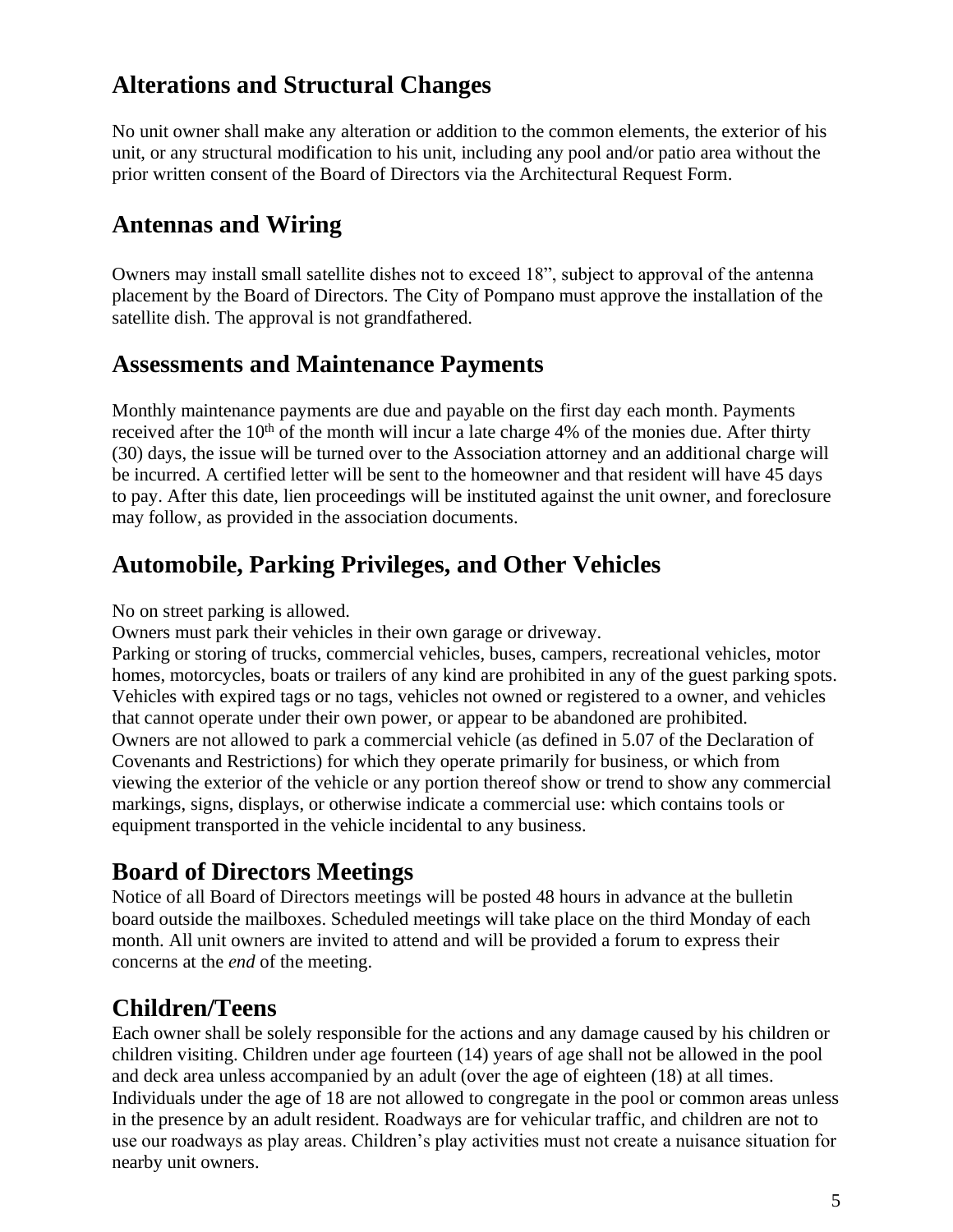#### **Common Areas**

An individual owner should not place plants, flowers, shrubs, landscaping, or other equipment in the common areas without the written consent of the Board of directors.

# **Elections**

The Association will mail a notice of the Annual Meetings to all homeowners, no more than sixty (60) days prior thereto, soliciting candidates for the election to the Board of Directors. The last day for filing of intention to be a candidate, will be stated therein. Soon after, voting ballots will be sent to all residents. Ballots will be sent back to the management office prior to the Annual Meeting or personally brought to the Annual Meeting by a homeowner. Votes will be counted at the annual meeting, and the candidates with the most votes will comprise the Board of Directors for the next year. A maximum of seven (7) candidates will be chosen, however if seven homeowners do not apply to be elected to the board than five (5) directors will be chosen.

# **Exterior Appearance**

Each OWNER shall maintain his UNIT, Including windows and patio areas, and all improvement upon his LOT In first-class condition at all times, except any portions thereof to be maintained by the ASSOCIATION as provided in the DECLARATION The exterior of all UNITS Including but not limited to roofs and walls shall be maintained in first class condition and repair and in a neat and attractive manner by the ASSOCIATION. No OWNER shall change the exterior color of his UNIT. All sidewalks, driveways and parking areas within the Owner's LOT or serving the Owner's UNIT shall be cleaned and kept free of debris; and cracks, damaged and/or eroding areas shall be repaired, replaced and/or resurfaced as necessary by the ASSOCIATION. No window, wall, or portable air conditioning units are permitted.

#### **Fines**

Violation of the Rules & Regulations will result in the imposition of fines. Violators are entitled to reasonable notice and opportunity for a hearing before the Board of Directors. At present, a fine is one-third of monthly association fees for first offense and two-thirds for second offense, and may not exceed \$50.00 per violation per day and cannot exceed an aggregate of \$1,000.00 per violation.

#### **Garages**

No garage shall be erected which is separate from a home. However, a homeowner may convert a garage into a living space or storage area, provided said conversion is approved by the City of Pompano Beach, and complies with all ordinances of the City of Pompano Beach, including proper zoning for such conversion. All garage doors shall remain closed when not in use.

# **Garbage and Trash**

Waste Management picks up trash on Wednesdays and Saturdays. Trash shall not be placed at the end of the driveways any earlier than 5:00pm on Tuesday or Friday evenings. Trash must be placed in proper plastic canisters to avoid being disturbed by animals in the area. Garbage canisters must be removed from the curbside Thursday and Sunday morning, and be kept out of common sight from the road at all times.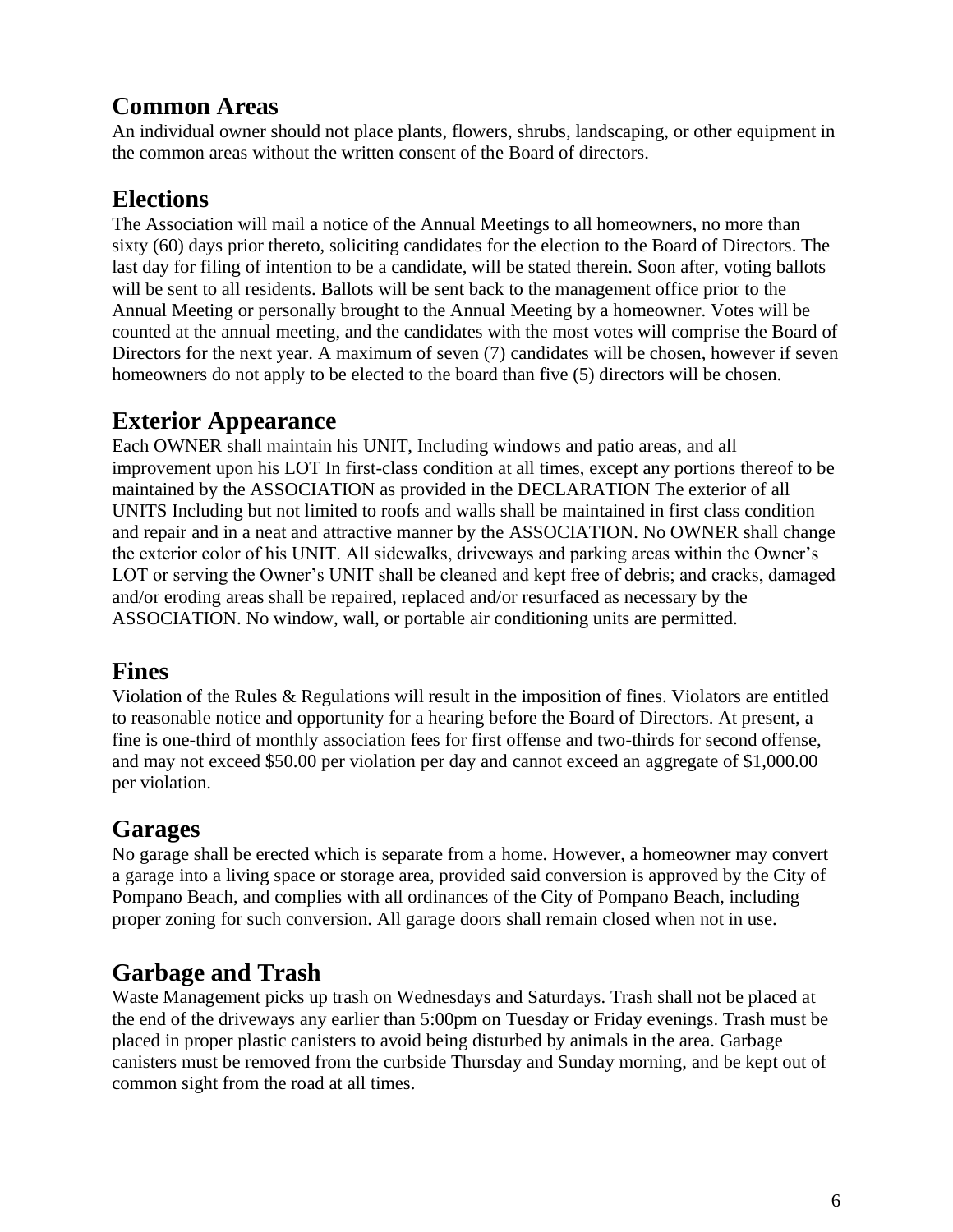#### **Guests and Visitors**

All guests and visitors must abide by the same Rules and Regulations of the Association as are in effect for the homeowner. Owners must advise their guests and visitors that their stay may be terminated if any of the Rules and Regulations is violated. The homeowner shall be liable to the Association for any damages, costs, and legal fees that may be incurred because of any violation.

#### **Insurance**

Every owner must have insurance for their individual unit; especially the structure of the unit.

# **Landscaping**

No owner shall install any landscaping within the portion of his LOT to be maintained by the ASSOCIATION as provided in Paragraph 3.12.1 of the Declaration of Covenants without the prior written consent of the ASSOCIATION.

#### **Noise and Nuisance**

Consideration of the rights of other residents' dictates that noise is kept to a minimum at all times, especially after 11:00 p.m. It is the owners' responsibility that his family, guests, renters, lessees, and children do not create disturbing noises either within his unit or anywhere else on the premises. The owner, guest, renter, lessee, or children shall not commit or permit any nuisance, immoral, or illegal act in or about his unit or on Association property, which will interfere with the tranquility and enjoyment or normal living.

#### **Pets**

No pet may be kept outside of any unit in the absence of any resident of the unit. All dogs must be walked on a leash at all times. All dog owners must 'pick up' after their pets. No pet is permitted which creates an unreasonable source of noise or annoyance to other residents, this includes dogs, as well as cats and birds. Cats and dogs should remain inside each unit and not be allowed to roam the neighborhood. Birds should be kept INSIDE each unit and not be left on patios or entrances where their noise would disturb others.

# **Parking**

Vehicles of homeowners must be parked either in the garage or driveway of their particular home unless construction or work of some sort is being completed on their individual home or driveway, which prevents such parking. The various visitor spots throughout the community are for guests only. Parking on the street in front of a home or on the grass is strictly prohibited. Visitor spots should not be used to house an "extra" vehicle for a particular homeowner. Such vehicles will be towed at the owners' expense.

# **Pool Rules**

Pool hours are from 7:00 a.m. until 11:00 p.m. Pets are not allowed inside the pool area. A responsible adult must accompany children under age twelve (12). No roller skates, bicycles, skate boards, or ball playing allowed in the pool area. No parties in the pool area without the consent of the board. In order to insure proper clean up after the party, a \$50.00 refundable deposit must be paid in advance to the Property Management Company. Alcohol and/or glass bottles are not permitted at any time in the pool area. Swim at your own risk; no lifeguard on duty. No diving is permitted.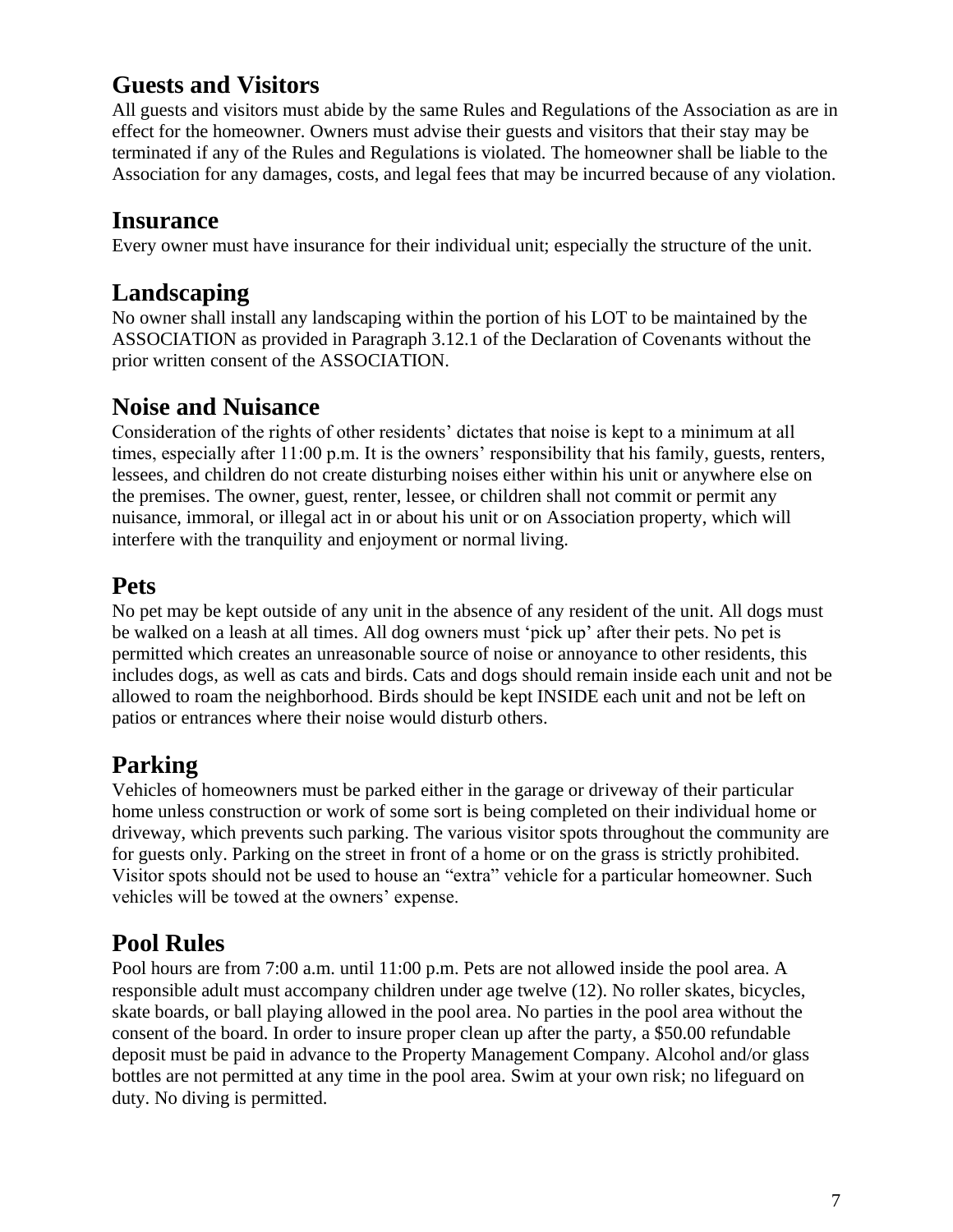# **Records**

Minutes of Association meetings will be posted on the message board at the mailboxes after every meeting. A homeowner may request, for copying and inspection all official records as designated by the laws of the state of Florida. The association requires five (5) days after receipt of written notice, designating specific records. Copies may be obtained at \$0.25 per page.

# **Rentals and Leases**

Unit owners wanting to rent or lease their Unit must give the Board of Directors at least thirty (30) days notice. All leases of a UNIT must be in writing and shall be specifically subject to this DECLARATION, the ARTICLES and the BYLAWS, and a copy of said leases shall be delivered to and approved by the ASSOCIATION prior to occupancy by the tenant(s). No lease shall be for a period of less than six (6) months. In addition, each prospective tenant shall be subject to BOARD approval based on the prospective tenant's completion of an application for occupancy, credit report and payment of a \$100.00 ) per person unless married) application fee payable to the ASSOCIATION and all of which will be delivered to the BOARD, as well as appropriate fees made payable to the management company to perform a credit and background check.

# **Security Gate**

Only one car at a time is permitted to go through the gate. Any driver intending to go through while the gate is up for the car in front is responsible for the damages to the security gate, the security arm and damages to his/her vehicle. Please be prudent in providing the gate code to guests only. Vendors and contractors should not be provided the gate code. These individuals should call each homeowner from the gate and be buzzed in via the telephone security system.

# **Signs and Advertising**

No sign, advertisement, notice, or other lettering shall be exhibited, displayed, inscribed, painted, or affixed in, on, or upon and part of the unit or Association property. Vehicles that have lettering or signs thereon, depicting a commercial enterprise must be parked in the owners' garage.

#### **Speeding**

The speed limit within the development posted or otherwise is 15 m.p.h.

# **Unit Owners Rights**

Each unit owner is entitled to the exclusive use and possession of his unit. He shall be entitled to use the Common Areas in accordance with the purpose for which they were intended, but such use shall not hinder or encroach upon the lawful right of other unit owners.